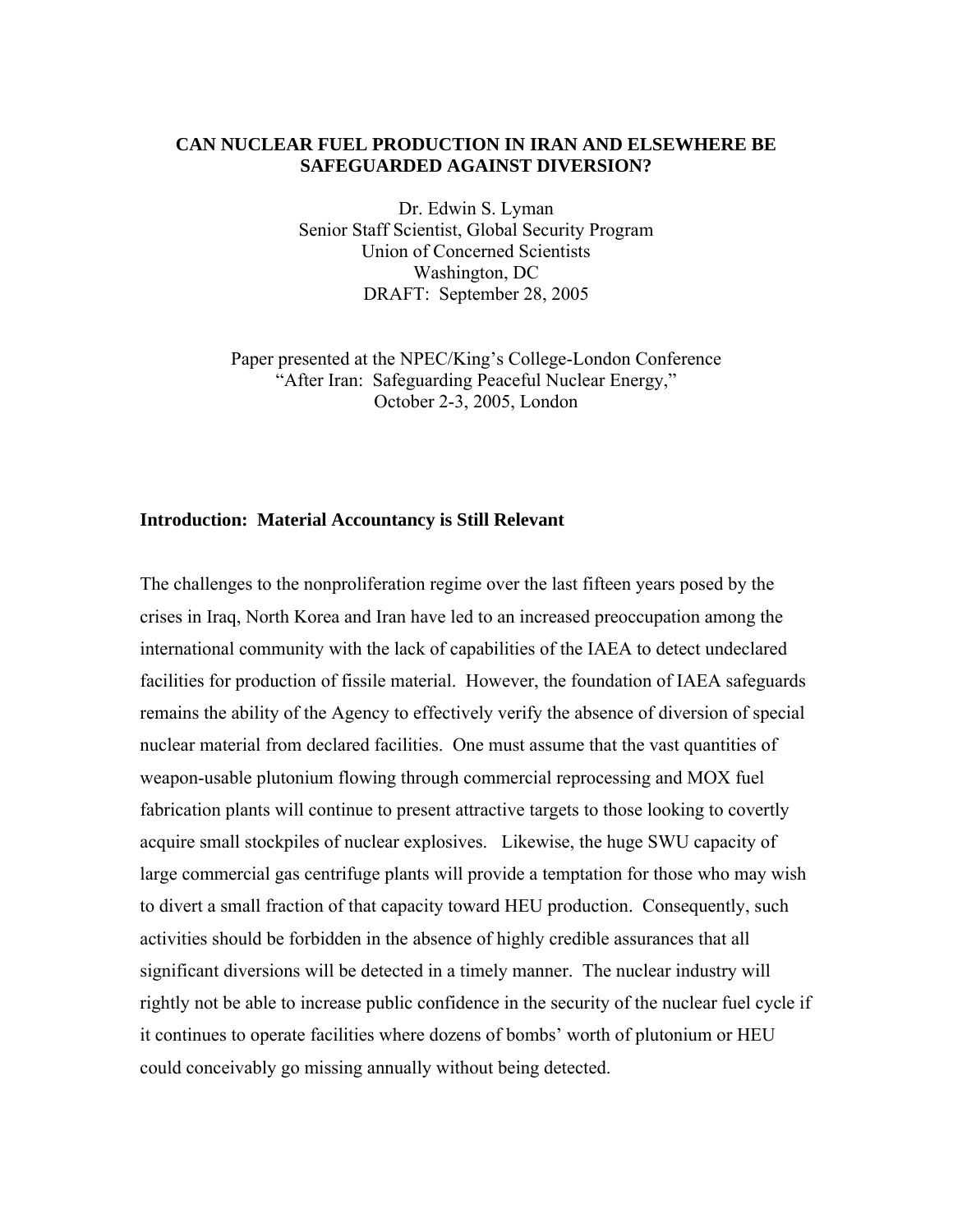However, experiences with safeguarding plutonium bulk-handling facilities in Japan and Europe have made clear that the even when discrepancies in material accountancy arise, the response is anything but timely. The Agency's reluctance to escalate the significance of unresolved discrepancies to the level of violations of safeguards agreements have led to standoffs in which anomalies have remained unresolved for years or even decades. Clearly, this state of affairs is intolerable in the context of the current global threat environment.

The question of whether bulk-handling uranium facilities for conversion or enrichment can be effectively safeguarded against diversion raises somewhat different issues than those at plutonium bulk-handling facilities. Since the facilities under normal operating conditions do not involve weapon-usable process materials, the risks associated with diversion are indirect and are related to the effectiveness of enhanced safeguards measures both to exclude the possibility of reconfiguring declared centrifuge plants to illicitly produce highly enriched uranium, and to exclude the existence of clandestine enrichment plants that could utilize undeclared feed. However, even the IAEA Director of Safeguards has conceded that the additional authority provided to the Agency under the Additional Protocol is not sufficient to ensure that it will be able to discover all undeclared activities at undeclared locations.<sup>1</sup> Thus again, the credibility of safeguards remains dependent on the ability of international inspectors to ensure that significant quantities of nuclear materials cannot be diverted without detection from safeguarded facilities to undeclared ones, even if the materials are not direct-use.

Another reason why detection of diversion remains crucially important is the growing threat that sophisticated subnational groups, perhaps with State assistance, could obtain fissile materials to construct crude nuclear weapons for use in terrorist attacks. The world has only begun to fully appreciate the magnitude and seriousness of this danger in the aftermath of the 9/11 attacks. The diversion of small yet significant quantities of plutonium, which may be less of a concern for states that may be able to acquire and

<sup>&</sup>lt;sup>1</sup> Pierre Goldschmidt, "Nuclear Proliferation in the  $21<sup>st</sup>$  Century: Will Multilateral Democracy Work?" Danish Institute for International Studies (DIIS), Copenhagen, 25-26 August 2005, p. 2-3.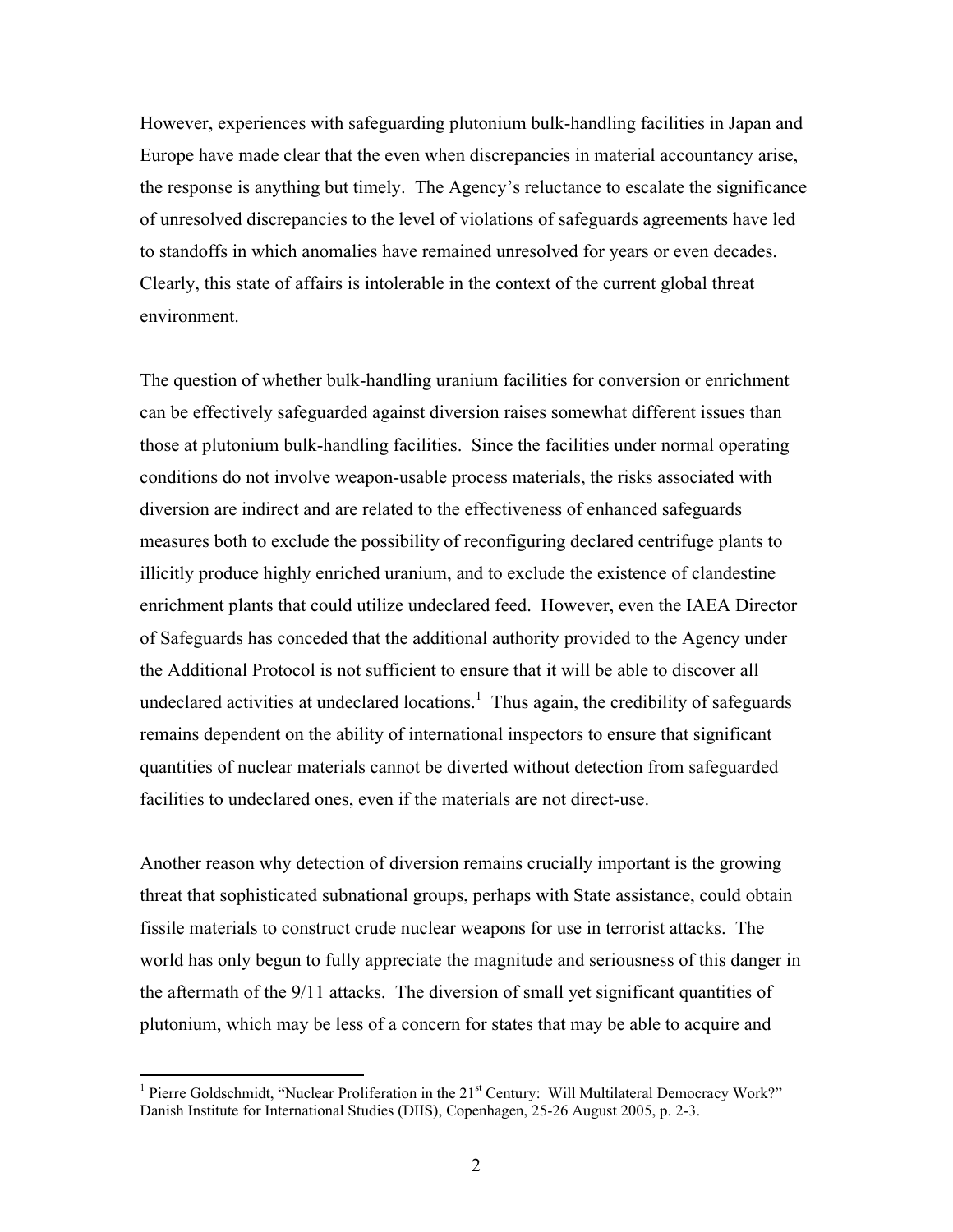operate clandestine facilities or have massive and rapid breakout capabilities, would be of major import if it were carried out by or on behalf of a subnational group whose objective is to acquire only a small number of weapons for terrorist purposes. And in this case, the notion of timely warning must be reevaluated, since the concept as it applies to States is not directly applicable to terrorist groups that are immune to political pressures and may be able to evade capture for long periods of time if they are able to successfully escape with diverted material. Thus a security and safeguards posture that is stringent enough to *deter* diverters must be a fundamental goal, because the game may well be over once sufficient material is diverted.

Of course, the IAEA does not have formal authority to address subnational threats, which are the responsibility of State Systems of Accounting and Control (SSACs). However, it is apparent that improving the quality of SSACs of sufficient quality to provide the IAEA with a stringent capability to detect diversions by the operator would also provide the operator with an enhanced capability to detect diversions by insiders.<sup>2</sup> The problem is that aspects of domestic security that are important in countering internal threats, such as access authorization programs, would remain out of the IAEA's formal domain, even under the provisions of the revised Convention on Physical Protection of Nuclear Material (CPPNM). This dichotomy between state and non-state actors, which appears more and more artificial today in a world where their interests are often intertwined, will hinder efforts to build comprehensive systems to effectively ensure that civil nuclear facilities cannot become covert sources of fissile material for either states or subnational groups.

There are indications that instead of moving to strengthen material accountancy practices, the IAEA is actually moving to weaken them. According to the IAEA 2004 Safeguards Statement, the Standing Advisory Group on Safeguards Implementation (SAGSI) "found that the Safeguards Criteria were basically sound, but that a key priority is the wider

 $2$  Marvin M. Miller, "Are IAEA Safeguards on Plutonium Bulk-Handling Facilities Effective?" Nuclear Control Institute, Washington, D.C., 1990; reprinted in *Nuclear Power and the Spread of Nuclear Weapons* (ed. P. Leventhal et al.), Brassey's, Washington, D.C., 2002, Appendix D, p. 273.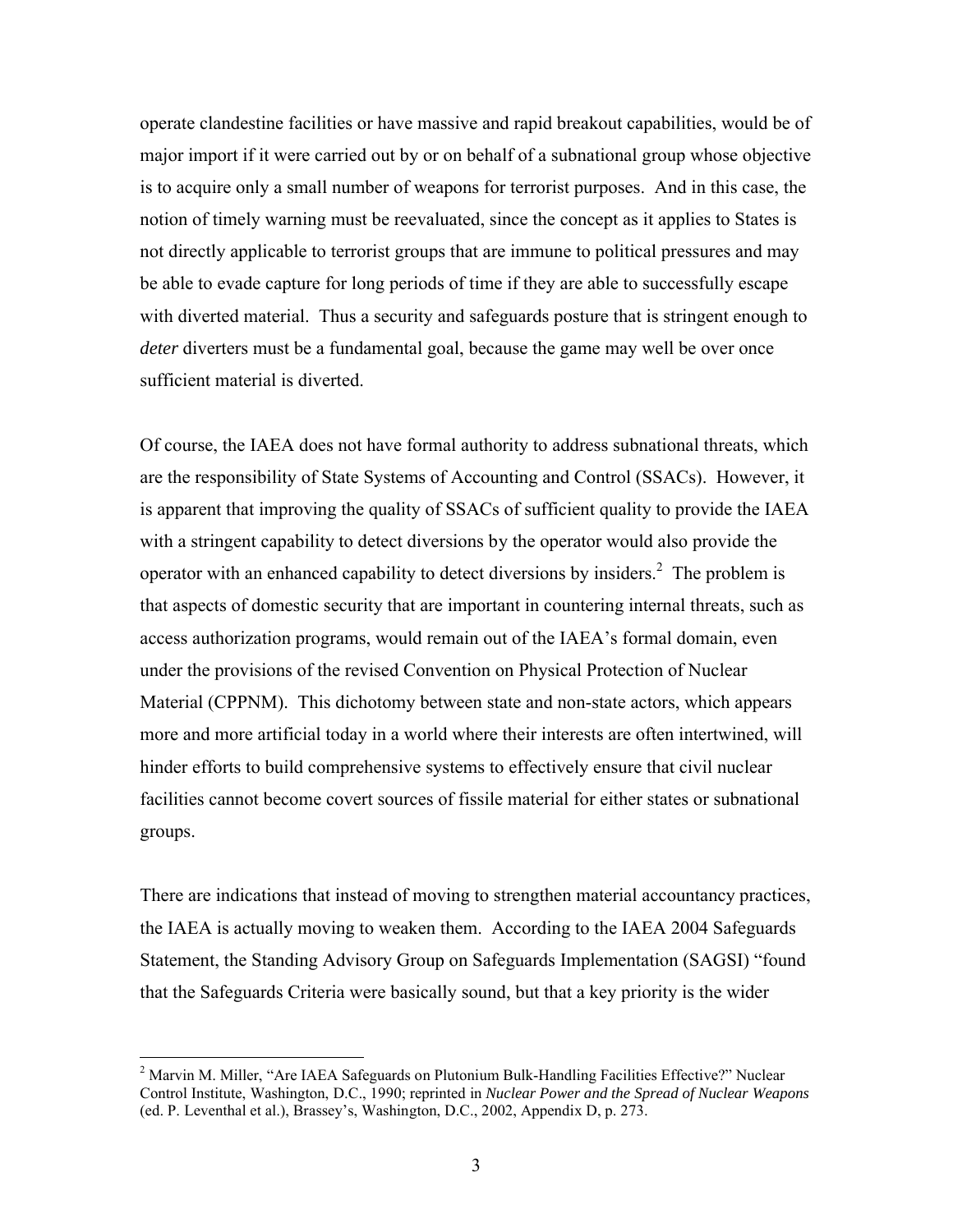implementation of integrated safeguards."<sup>3</sup> However, for the reasons stated above, the IAEA should avoid an excessive focus on pursuing integrated safeguards at the expense of improving basic material accountancy measures at declared facilities.

# **The Challenges of Detecting Diversion at Plutonium Bulk-Handling Facilities**

In 1990, the Washington, D.C.-based Nuclear Control Institute issued a seminal paper by Dr. Marvin Miller of the Massachusetts Instititute of Technology, entitled "Are IAEA Safeguards on Bulk-Handling Facilities Effective?"<sup>4</sup> This paper illustrated, in simple yet stark terms, that the IAEA, as a result of technical and political obstacles, was unable to meet its detection goals for large-throughput plutonium bulk-handling facilities, e.g. reprocessing and plutonium fuel fabrication plants. Miller argued that this conclusion is significant because he believed that it was reasonable to regard the detection goals as performance criteria for effective safeguards, not only to maintain the credibility of the international safeguards system but also to help ensure that national systems of accountancy and control would be stringent enough to deter subnational diversion.

One purpose of the present paper is to revisit Miller's arguments in light of any technical and political developments related to nuclear material accountancy over the last fifteen years, and to assess whether the conclusions of his article remain true today.

The IAEA "detection goals" have not changed since Miller's paper was written, although they are no longer universally applied. The goal remains the detection of a diversion of a "significant quantity" (SQ) of unirradiated direct use nuclear material (8 kilograms of plutonium or 25 kilograms of uranium-235 contained in HEU) within one month; one SQ of irradiated direct use material (about the equivalent of two pressurized-water reactor spent fuel assemblies) within three months; and indirect use material (75 kilograms of uranium-235 contained in low-enriched or natural uranium) within one year. However, these timeliness detection goals may be extended in states that have adopted the

<sup>&</sup>lt;sup>3</sup> IAEA, "Safeguards Statement for 2004," para. 52, p. 11.

<sup>4</sup> Marvin M. Miller (1990), op cit.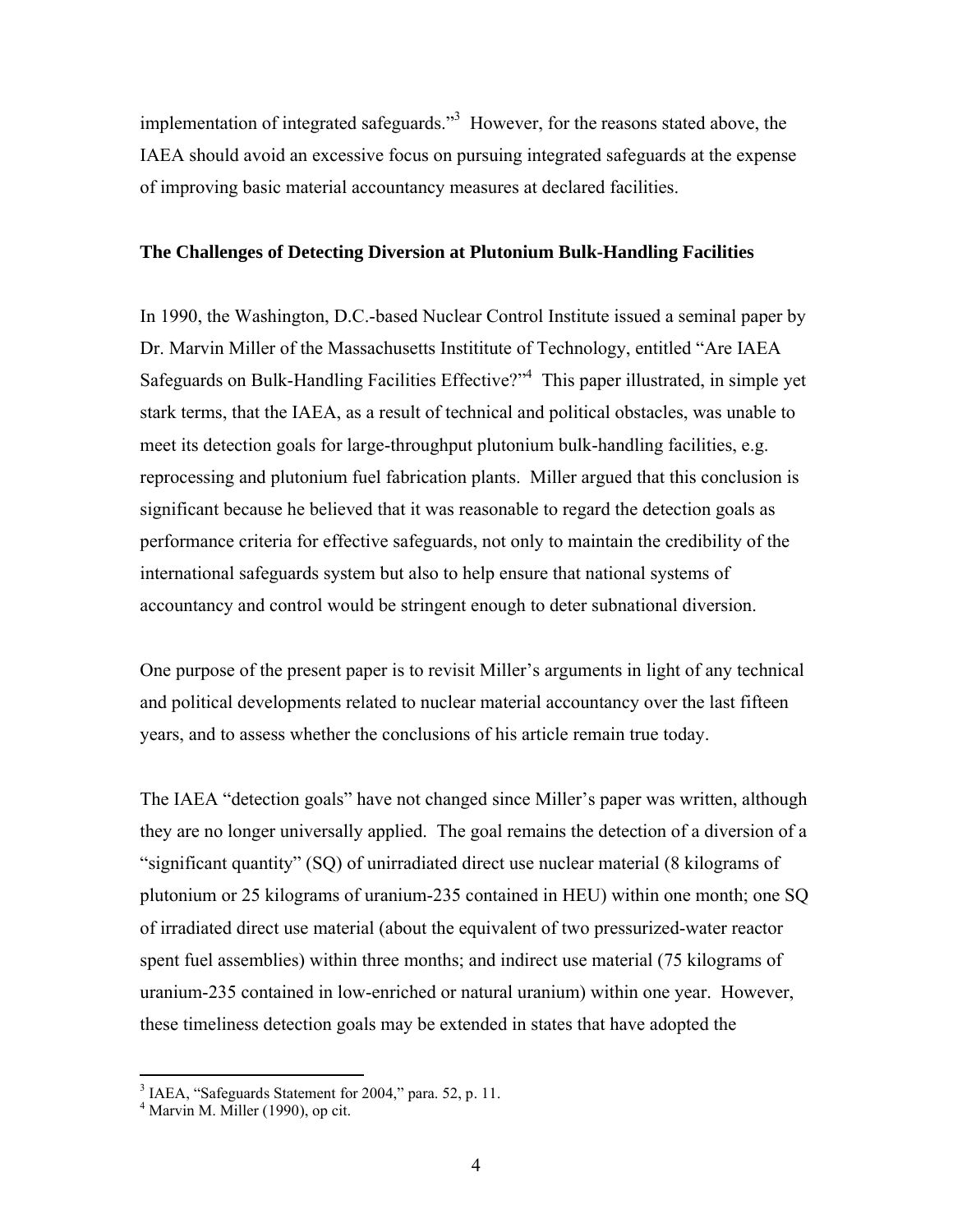Additional Protocol and where the IAEA has concluded that undeclared nuclear materials and activities are absent, as part of the initiative known as "integrated safeguards."

Miller observed that for large bulk handling facilities, such as the 800 metric ton heavy metal (MTHM)/year Rokkasho Reprocessing Plant (RRP) now undergoing startup testing in Japan, it was not possible with the technologies and practices available at the time to detect the diversion of 8 kilograms of plutonium (1 SQ) --- about 0.1% of the annual plutonium throughput --- with a high degree of confidence. This is because the errors in material accountancy measurements at reprocessing plants were typically on the order of 1% --- that is, a factor of ten greater than an SQ. If after taking a physical inventory, the value of plutonium measured was less than expected (on the basis of operator records) by an amount on the order of 1 SQ, it would be difficult to state with high confidence that this shortfall, known as "material unaccounted for" or MUF, was due to an actual diversion and not merely measurement error.

In the past, the IAEA acknowledged that the 1 SQ detection goal could not be met in practice, and instead adopted a relaxed standard known as the "accountancy verification goal" (AVG), which was "based on a realistic assessment of what then-current measurement techniques applied to a given facility could actually detect."<sup>5</sup> The AVG was based on a quantity defined as the "expected accountancy capability" E, which is defined as the "minimum loss of nuclear material which can be expected to be detected by material accountancy," and is given by the formula  $E = 3.29 \sigma A$ , in which  $\sigma$  is the relative uncertainty in measurements of the plant's inputs and outputs, and A is the facility's plutonium throughput in between periodic physical inventories.<sup>6</sup> This formula is derived from a requirement that the alarm threshold for diversion be set at a confidence level of 95% and a false alarm rate of 5%.

<sup>&</sup>lt;sup>5</sup> U.S. Congress, Office of Technology Assessment, Nuclear Safeguards and the International Atomic Energy Agency, OT-ISS-615, U.S. Government Printing Office, Washington, DC, June 1995, p. 73. <sup>6</sup> Paul Leventhal, "Safeguards Shortcomings --- A Critique," Nuclear Control Institute, Washington, DC, September 12, 1994; quoting the IAEA Safeguards Glossary, 1987 edition, p. 27.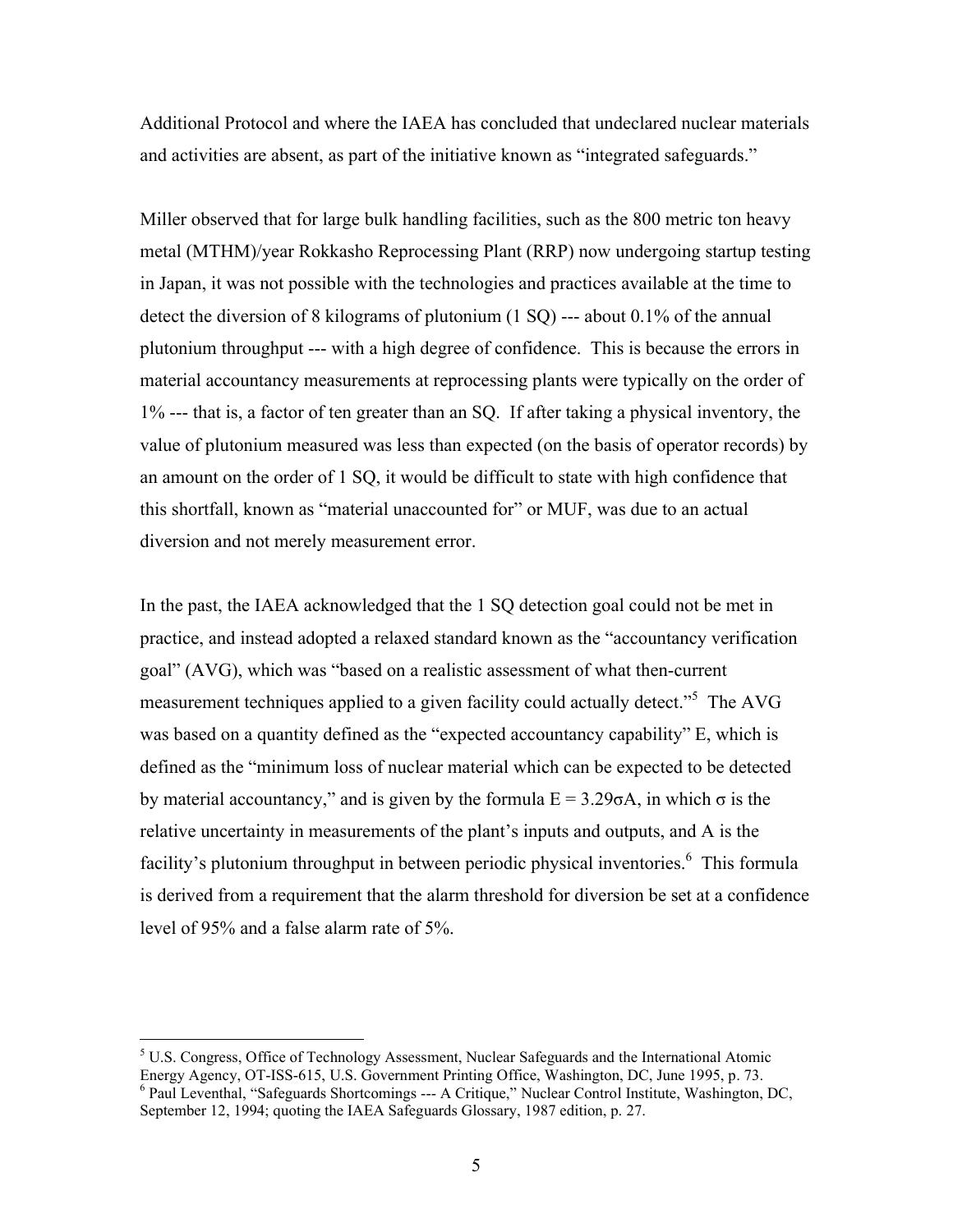Miller estimated that for the RRP, based on an input uncertainty of  $\pm 1\%$  (which was the IAEA's value at the time for the international standard for the expected measurement uncertainty at reprocessing plants), the value of E would be 246 kilograms of plutonium, or more than 30 SQs, if physical inventories were carried out on an annual basis, as was (and is) standard practice. This means that a diversion of plutonium would have to exceed this value before one could conclude with 95% certainty that a diversion had occurred and that the measured shortfall was not due to measurement error.

Apparently, the IAEA no longer uses the AVG as a standard for material accountancy, and the term was not mentioned in the revised Safeguards Criteria issued in 1991.<sup>7</sup> The term also does not appear in the 2001 edition of the IAEA Safeguards Glossary. While some have characterized the elimination of this criterion as an attempt to strengthen material accountancy standards, it could also be regarded as a way of concealing the embarrassingly poor capabilities of conventional material accountancy methods.

Miller also identified other problems which contribute to the difficulty of detecting diversions on the order of 1 SQ, such as the accumulation of plutonium in waste streams such as cladding hulls that are not amenable to accurate assay by non-destructive means. The accumulation of plutonium in such hard-to-measure forms can lead to significant and growing contributions to cumulative facility MUFs.

# **An Aside on False Alarm Rates**

 $\overline{a}$ 

Even if the IAEA were able to meet its detection goals, those goals are arguably inadequate given the evolving trends in the threats from nuclear proliferation and nuclear terrorism that have become especially apparent since the 9/11 attacks.

For instance, the detection probability guidelines of 90 to 95% confidence level and 5% false alarm rate established by the Standing Advisory Group on Safeguards

<sup>&</sup>lt;sup>7</sup> Office of Technology Assessment (1995), op cit., p. 117. The IAEA Safeguards Criteria are not made publicly available, but presumably OTA staff had access to them.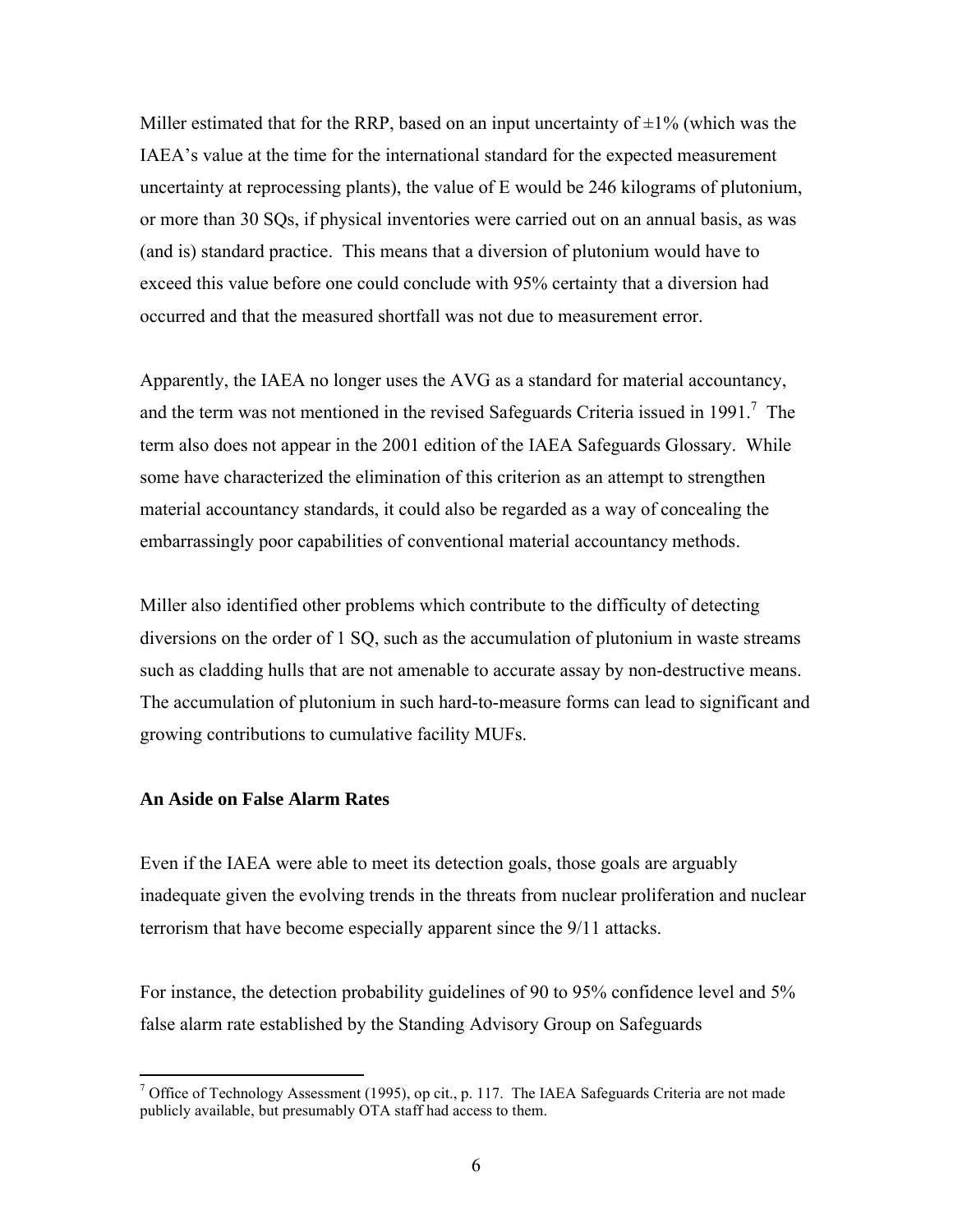Implementation (SAGSI) in the 1970s do not appear to be sufficiently stringent today. The Agency's reluctance to pursue higher confidence levels for detection of diversion, at the expense of higher false alarm rates, would seem to be a lesser concern in the context of the heightened security levels that have become standard operating practice around the world since the 9/11 attacks. Today, most people are willing to tolerate a level of sensitivity for security screening at airports and critical facilities that would not have been acceptable in the past because of a common appreciation that the occasional false alarm is an appropriate price to pay to ensure that policy of as close to zero-tolerance as possible for the prevention of another 9/11-scale terrorist attack. Similarly, the standards for assurance that safeguards on plutonium used in the civil sector will be stringent enough to ensure an extremely high level of deterrence against diversion or theft should likewise be increased today, yet it has not been. On the contrary, a growing appreciation of the inability of current measures to meet quantitative detection goals have led to a retreat from the notion that such goals should even be considered as standards for future achievement.

#### **Failures of Material Accountancy**

Since the release of Miller's paper in 1990, numerous examples have come to light of serious lapses in material accountancy at bulk-handling facilities around the world, involving the occurrence of large MUFs that remained unresolved for years or even decades. The reasons for these lapses illustrate some of the fundamental problems encountered at bulk-handling facilities that prevent timely closure of material balances and that must be overcome if the IAEA detection goals are to be met. These problems include accumulation of residual holdup, accumulation of scrap and waste materials in hard-to-assay material forms, inaccuracies in nuclear material estimation methods, and operator complacency/incompetence.

The problem of *residual holdup* led to a significant material accountancy failure at the Plutonium Fuel Production Facility (PFPF), a MOX fuel fabrication facility at Tokaimura in Japan. Residual holdup is defined as material that remains behind after the in-

7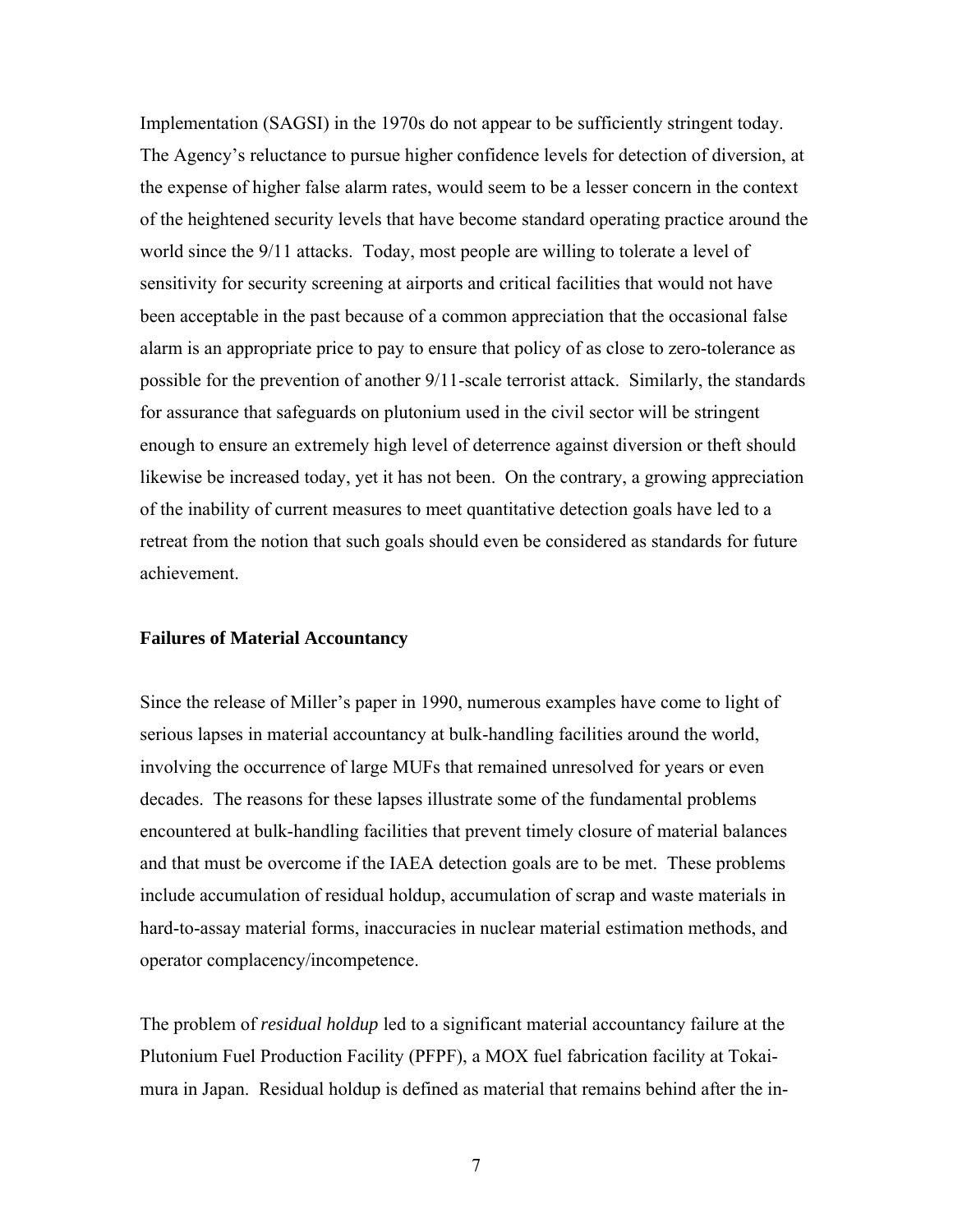process inventory is removed for measurement prior to the taking of a physical inventory. Residual holdup resulting from the adhesion of powders on process equipment and accumulation in cracks, corners and pores can result in persistent MUFs that grow with time. Ultimately, these MUFs can only be resolved by dismantlement and careful cleaning of process equipment.

At PFPF, operators noticed an unusually severe residual holdup problem soon after the plant started up in 1988. As a result, the plant operator PNC, in conjunction with safeguards experts at Los Alamos, designed an NDA system to measure residual holdup in-situ known as the Glovebox Assay System (GBAS). However, measurement biases contributed to an overall uncertainty of about 15%. By 1994, the plant MUF had grown to about 69 kilograms of plutonium. Even if this entire amount was residual holdup, given the measurement uncertainty associated with the GBAS, the IAEA could not exclude the possibility with a confidence level of 95%, based on NDA measurements alone, that at least 1 SQ had been diverted. Consequently, the IAEA wanted PNC to cut open the plant gloveboxes, remove the holdup directly and measure it with destructive assay (DA) methods. PNC balked at this request, and the dispute remained unresolved until the Nuclear Control Institute (NCI) publicly disclosed the existence of the discrepancy in 1994, after which PNC agreed to shut down the plant, recover the holdup, and install new equipment to reduce further holdup accumulation and improved NDA systems for measuring residual holdup more accurately. After an expenditure of \$100 million to remove and clean out old gloveboxes and install new ones, PNC announced in November 1996 that it had reduced the MUF to less than 10 kilograms. Thus resolution of the MUF took more than two years after the situation became public.

Another long-unresolved MUF issue at Tokai-mura was associated with the accumulation of plutonium-laden fuel scrap resulting from decades of MOX research and production activities at the site. $8$  Press reports in the mid-1990s indicated that the scrap inventory at

<sup>&</sup>lt;sup>8</sup> Edwin S. Lyman, "Japan's Plutonium Fuel Production Facility: A Case Study of the Challenges of Nuclear Material Accountancy," 39<sup>th</sup> Annual Meeting of the Institute of Nuclear Materials Management (INMM), Naples, FL, July 1998.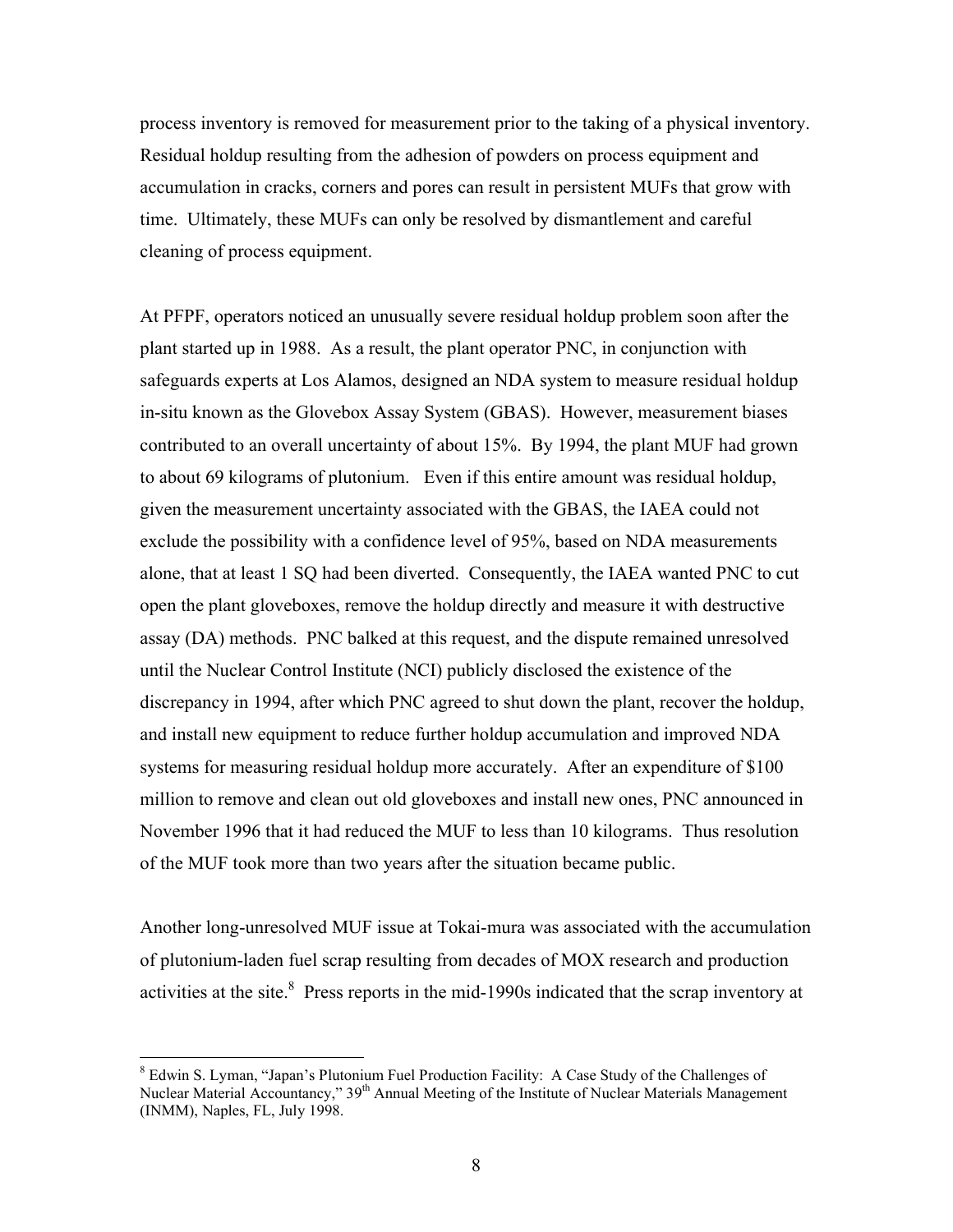Tokai contained between 100 and 150 kilograms of plutonium.<sup>9</sup> However, much of this scrap was in an impure form that could not be accurately measured via NDA methods. An instrument known as the Plutonium Scrap Multiplicity Counter (PSMC), developed by Los Alamos, was good for assaying clean scrap but was much less useful for assaying plutonium that was contaminated with moisture or other substances containing light elements that could generate neutrons through  $(\alpha, n)$  reactions. For such heavily contaminated scrap, the measurement precision ranged from 10- 50%, which is well over the 4% uncertainty cited by the IAEA as the acceptable international standard for scrap measurements.<sup>10</sup> At an average precision of  $10\%$ , the uncertainty associated with measuring a scrap inventory containing 150 kilograms of plutonium would be greater than 1 SQ, and the 95% confidence level for detecting diversion would be over six SQs. Consequently, the IAEA wanted the plant operator, PNC, to chemically purify the scrap so that it could be made homogeneous and could be more precisely measured using DA. PNC apparently had long-range plans to build a facility for aqueous processing of the scrap but a formal agreement with the IAEA that it would do so was not reached until 1998, when the IAEA reported announced that the plant operator would embark on a five-year program "aimed at reducing the inventory of heterogeneous scrap material," which would be "gradually homogenized to allow enhanced verification, including destructive analysis."11 Aside from a short mention in the IAEA 2000 Safeguards Statement of the implementation of a containment and surveillance approach for the receipt and storage of MOX scrap at something called the "Critical Solution Facility" in Japan,  $12$  no public information could be located by the author regarding the status or outcome of this program.

Measurement and estimation errors also contributed to substantial material accountancy failures that occurred at the spent fuel reprocessing plant at Tokai since it began operating in 1977. In January 2003, Japan admitted that the cumulative shipper-receiver difference

<sup>&</sup>lt;sup>9</sup> Mark Hibbs, "PFPF Holdup Pu Inventory Under 10 Kg; R&D Work to Focus on Monju Fuel," *NuclearFuel*, November 4, 1996, p. 15.<br><sup>10</sup> IAEA Safeguards Glossary, 2001 Edition, Table III, p. 53.

<sup>&</sup>lt;sup>11</sup> IAEA 1998 Annual Report, p. 65.

 $12$  IAEA 2000 Annual Report, p. 102. On the Web at:

http://www.iaea.org/Publications/Reports/Anrep2000/safeguards.pdf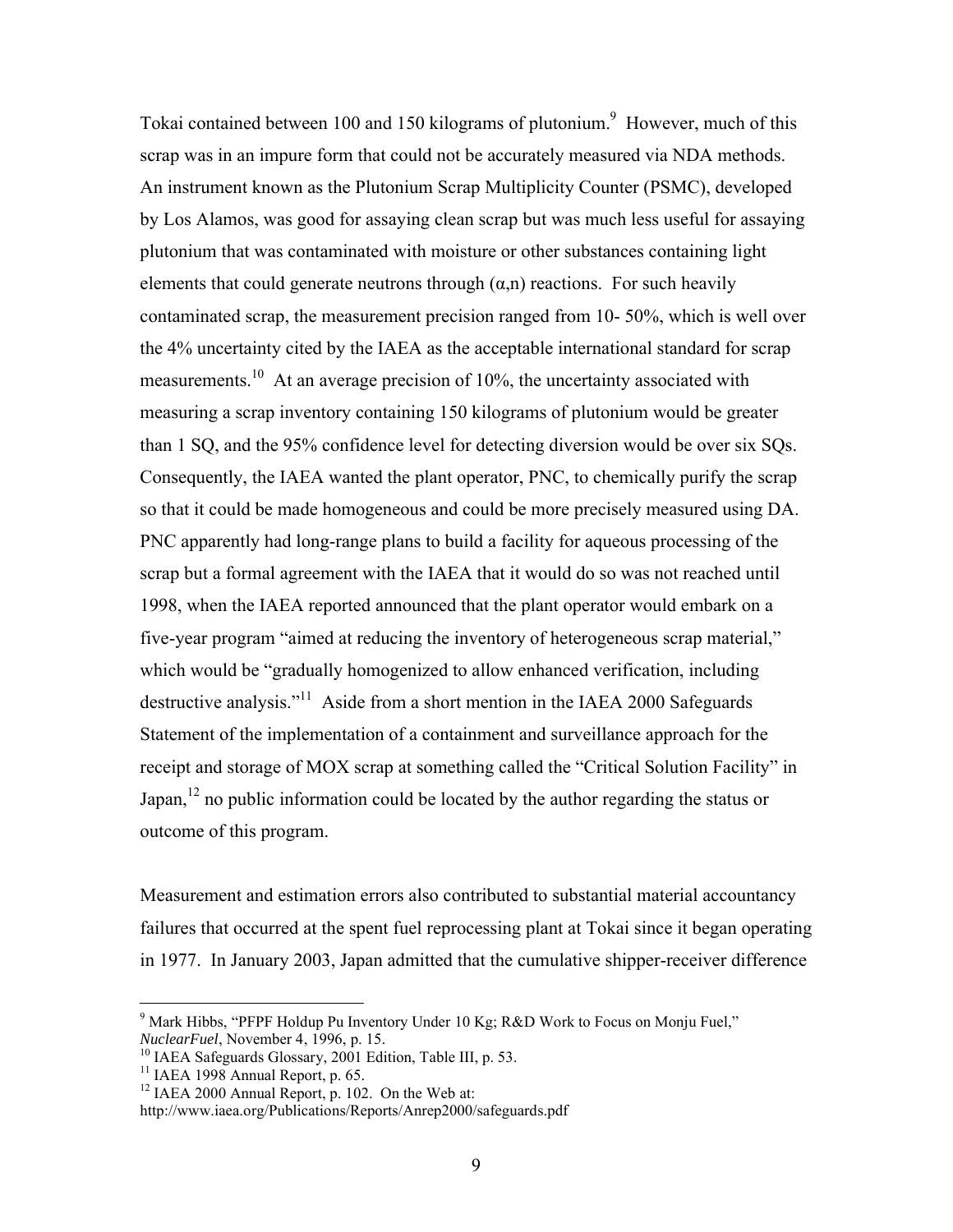--- that is, the difference between the amount of plutonium that was estimated to have been shipped to the reprocessing plant and the amount that had actually been measured -- - was 206 kilograms, or about 25 SQs. This was nearly 3% of the total amount of plutonium estimated to have been processed in the plant over its lifetime. A few months later, Japan revised its figures, claiming that the actual discrepancy was 59 kg, with the remainder either bound in cladding hulls (12 kg), discarded with high-level liquid waste (106 kg), or decayed into americium-241 (29 kg). However, it was unclear how figures as precise as these were derived, given the uncertainties inherent in measuring the plutonium in cladding hulls and in high-level waste, and the uncertainties in determining the initial isotopic composition.

MUF issues have arisen in other countries that produce and process plutonium, including France and the United Kingdom. The Euratom Safeguards Agency reported in 2002 that "the annual verification of the physical inventory of the Cogema-Cadarache plant in France found an unacceptable amount of material unaccounted for (MUF) on the plutonium materials."13 The problem was later attributed to issues associated with differences between measurement results taken by inspectors and operators and with the accounting of poorly defined historical materials (although it is unclear why the issue did not arise until 2002, if that were the case). The finding of "high values of MUF" was reiterated in the 2003 report. It was reported in September 2004 that Euratom had "recently" sent a response to Cogema accepting its explanation for the 2002 MUF finding. Thus it took at least two years to resolve the discrepancy (and the time period would potentially be much longer if it was due to long-stored historical materials).

In the U.K., the most recent audit of nuclear materials at Sellafield, published on 17 February 2005, revealed a plutonium MUF of 29.6 kilograms, or about 3.5 SQ. BNFL insisted at the time that the figure did not mean that any material had been removed from its plants and that "the techniques we use to account for our nuclear material are internationally approved and recognized as best practice. In particular, the systems of

<sup>&</sup>lt;sup>13</sup> European Commission, "Report from the Commission to the European Parliament and Council: Operation of Euratom Safeguards in 2002," p.9.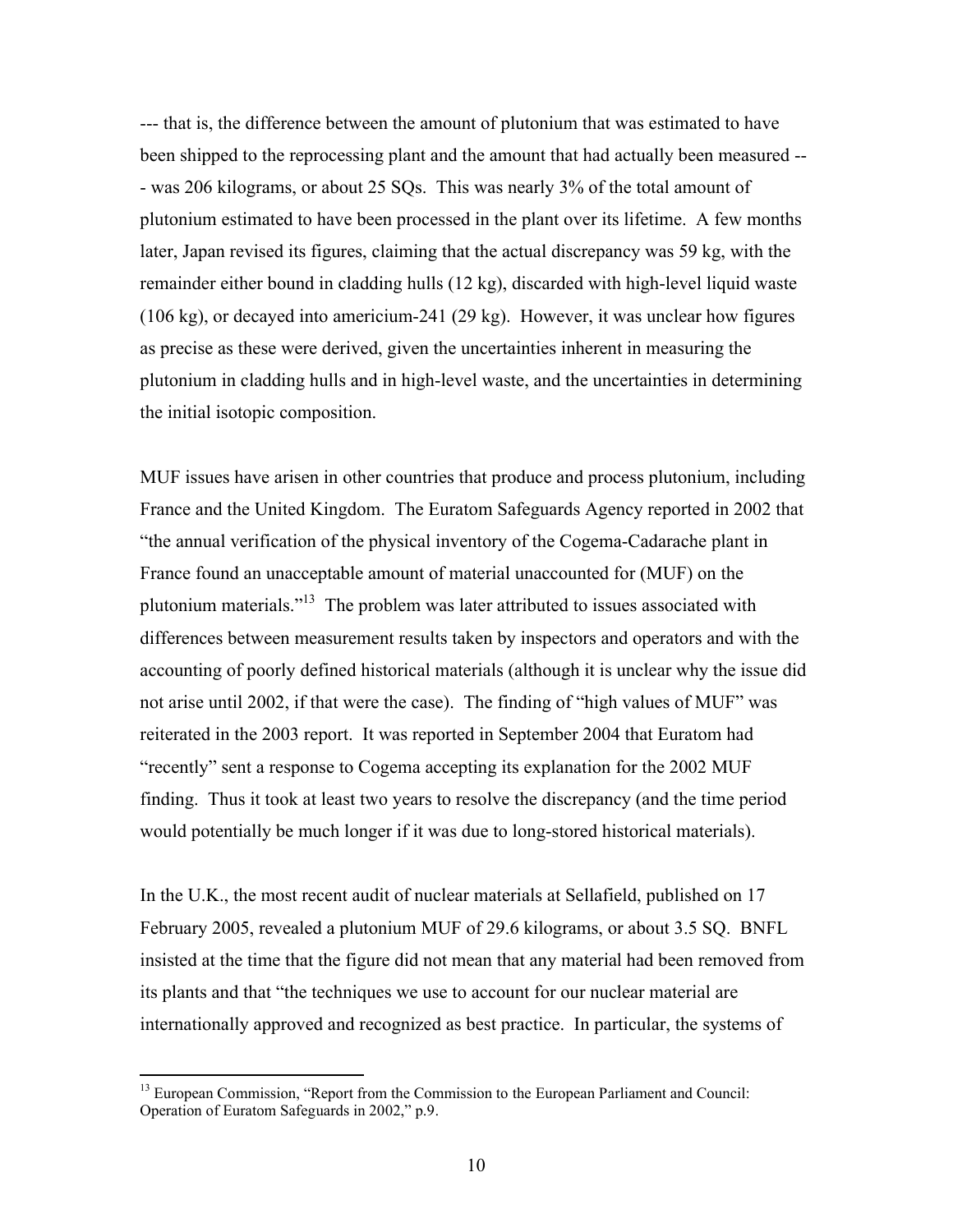statistical measurement and control in the Thorp reprocessing plant to estimate the amount of plutonium are the most advanced in the world  $\ldots$ <sup>14</sup>

BNFL was forced to eat these words only a few months later when the public was informed on May 9 of a massive leak at Thorp that had gone undetected for nine months. The leak, which occurred in a feed pipe to one of the two accountancy vessels, resulted in the accumulation of 83.4 cubic meters of dissolver solution, containing an estimated 19 metric tons of uranium and 190 kilograms of plutonium.<sup>15</sup> In spite of the fact that the leak occurred at an accountancy tank, which is where the initial inventory is measured for the purpose of establishing shipper-receiver differences (SRDs), the steadily increasing loss of material did not attract notice until eight months after it began. To the credit of the plant's material accounting system, first indications of a problem came not from any safety indicators (several of which were malfunctioning), but from the Safeguards Department, when it detected an anomalous SRD in March 2005. However, an unambiguous finding of a leak did not take place until a month later.

In BNFL's review of the incident, it commended the role of the Safeguards Department in detecting the leak, but pointed out that the Nuclear Materials Accountancy system "is intended to provide overall accountancy balances," but "is not designed to (nor is it intended that it should) be responsive to track material on a more real time basis." BNFL goes on to recommend introduction of "a nuclear material tracking regime … with the objective of promptly detecting primary containment failure or misdirection of material."<sup>16</sup>

This statement appears completely baffling in view of the claims that BNFL had made previously, and fully supported by Euratom, regarding the status of near real time accountancy at Thorp. For instance, in a paper delivered at an IAEA safeguards symposium in 2001, a joint paper by BNFL and Euratom safeguards officials stated that

<sup>&</sup>lt;sup>14</sup> BNFL, "Media Response: Publication of Materials Accounted For (MUF)," press release, 17 February 2005.

<sup>&</sup>lt;sup>15</sup> BNFL, Board of Inquiry Report, "Fractured Pipe With Loss of Primary Containment in the THORP Feed Clarification Cell," 26 May 2005, p.5.

<sup>16</sup> BNFL, Board of Inquiry Report, op cit., p. 15.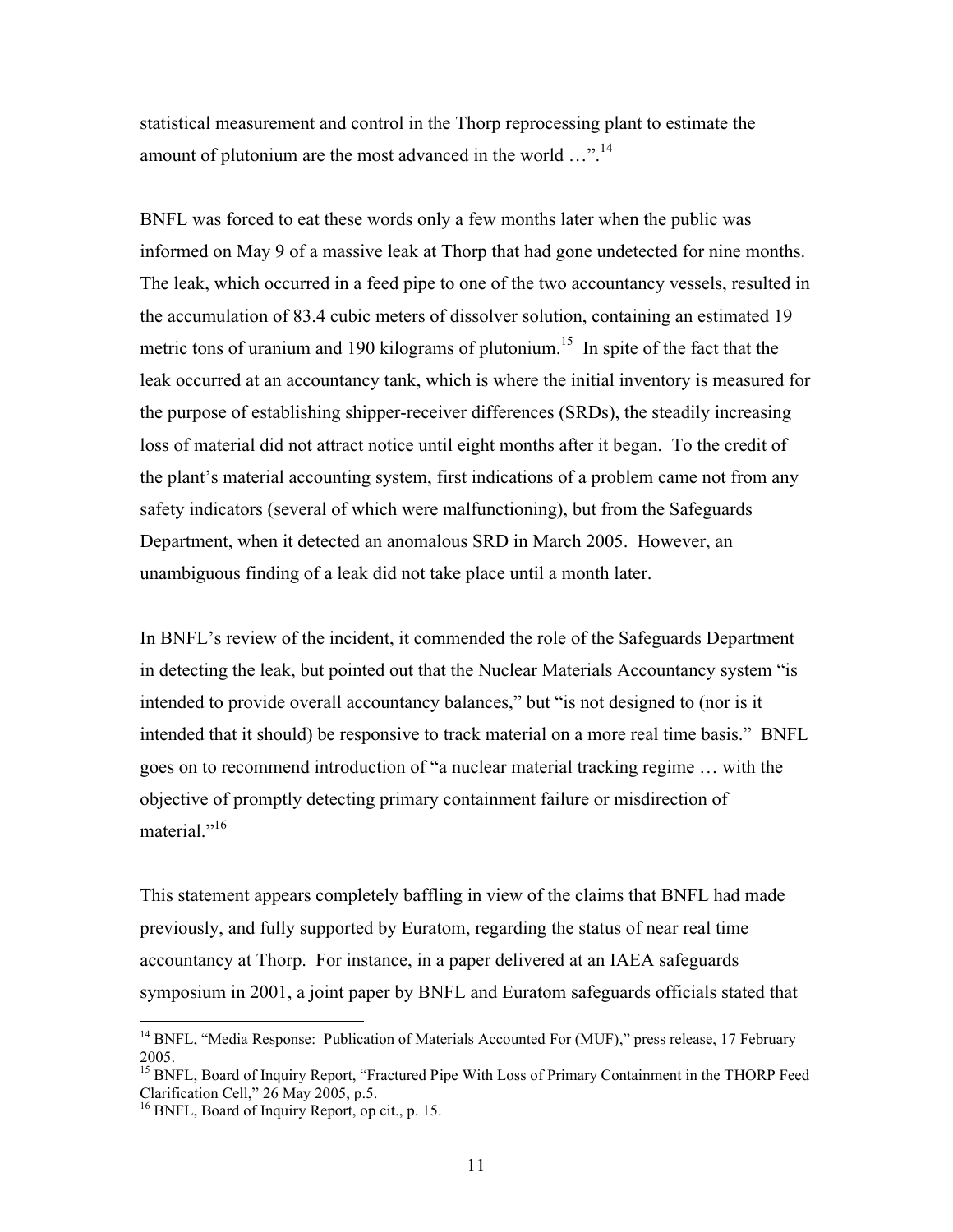"Near Real Time Materials Accountancy (NRTMA) is fully operational in the Thermal Oxide Reprocessing Plant (Thorp), providing regular assistance of high quality material control."<sup>17</sup> One can only conclude that this claim was a bluff  $---$  a bluff that has now been called.

Even more troubling than the control failures on the part of the operator was that Euratom also appeared to be asleep at the wheel. Thorp is allegedly under Euratom safeguards, which is charged with verifying that there has been no diversion of plutonium, based on a timeliness criterion identical to that of the IAEA (one SQ within one month). In addition to having access to the operators' accountancy data, Euratom apparently also had independent access to process data, upon which it performed its own statistical tests.<sup>18</sup> Yet there is no indication that Euratom inspectors were any more successful than the plant operators at detecting the leak and sounding an alarm. If this was indeed the case, this incident does not instill confidence in the ability of Euratom safeguards to detect a diversion.

# **Have Things Improved?**

While the above real-world examples demonstrate the practical difficulties of ensuring through material accountancy methods the timely detection of diversions of significant quantities of plutonium at large, complex, messy, bulk-handling facilities, it is reasonable to ask whether they are representative of the situation today. After all, these facilities by and large are fairly old, and were planned and built decades ago; many of the most challenging material accountancy problems resulted from processes that were not optimized for safeguards effectiveness or from inventories of poorly characterized legacy materials. Can't we do better now?

<sup>&</sup>lt;sup>17</sup> Barry Jones, et al., BNFL, Claude Norman, et al., European Commission, Euratom Safeguards Office, "NRTMA: Common Purpose, Complementary Approaches," IAEA-SM-367/8/03, IAEA Safeguards Symposium, October-November 2001, IAEA, Vienna.

 $^{18}$  B. Jones, et al (2001), op cit., pg. 5.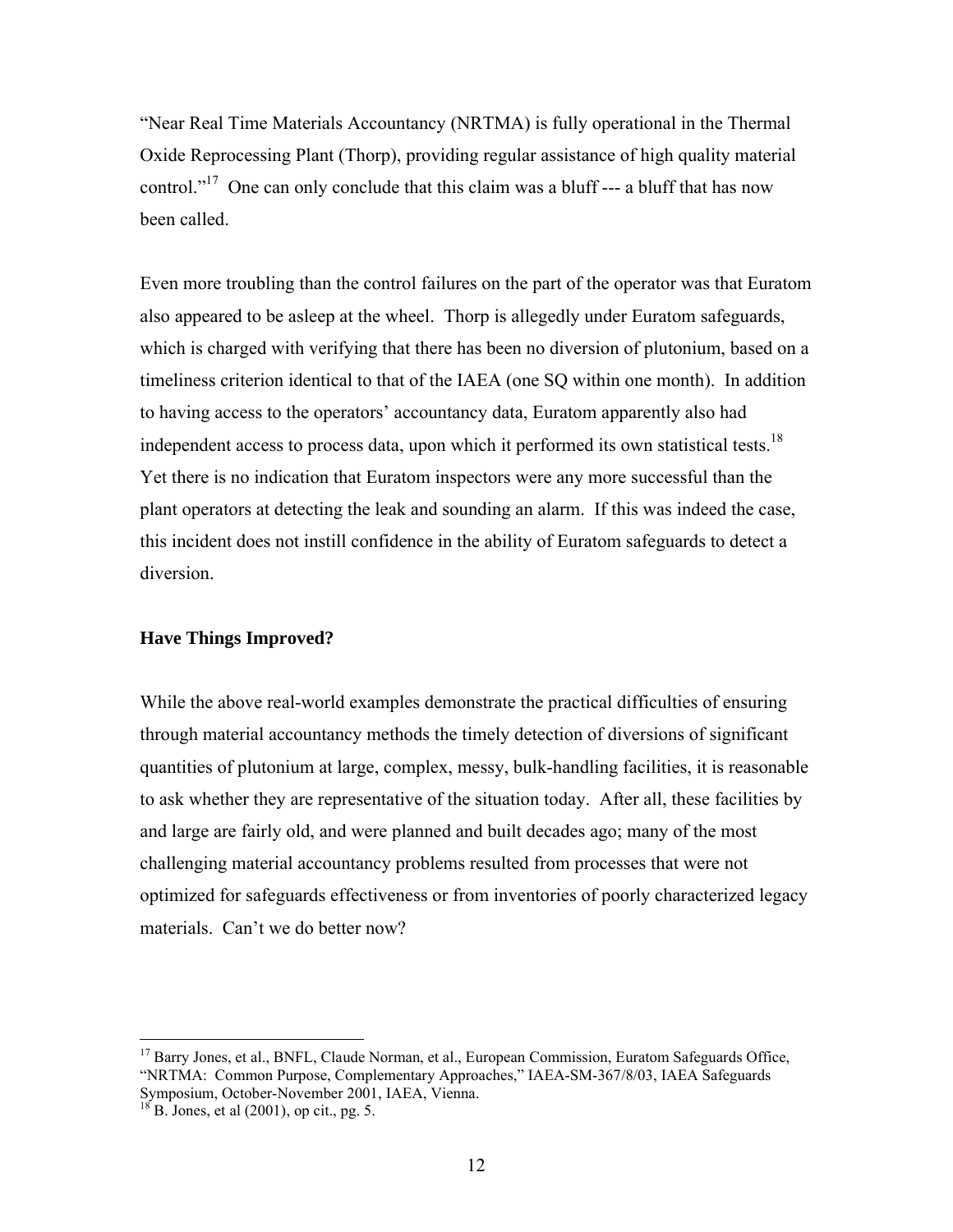Miller observed that his assessment of the limitations of material accountancy could change if improvements were made in the technical capabilities of material accountancy tools. In particular, he cited (1) a reduction in the overall measurement uncertainty in the chemical process area; (2) the use of near-real-time accountancy on a weekly basis to improve the sensitivity of tests for protracted diversion; and (3) a reduction in the measurement error of plutonium in waste streams such as cladding hulls and sludges.

With regard to (1), perhaps the best indication that there has been little progress in reducing measurement uncertainties since Miller's paper was written is the fact the IAEA "expected measurement uncertainty" associated with closing a material balance at a reprocessing plant remains 1% as of 2001, the same value reported by Miller in 1990.<sup>19</sup>

With regard to (2), near-real-time accountancy (NRTA) is a method in which inventories are taken and material balances closed on a much more frequent basis than the conventional annual physical inventory. By reducing the throughput of material associated with a material balance, the ability to detect diversions is improved. For instance, Miller showed that the threshold for detection of an abrupt diversion of 1 SQ of plutonium at a large bulk-handling plant could be accomplished by use of NRTA with physical inventories carried out on a weekly basis. However, given that the time to take a physical inventory of a large facility is approximately one week, including preparation time, cleanout of process equipment, measurement of the inventory, and reconciliation of anomalies,  $2^{\circ}$  such a high frequency of physical inventories is utterly impractical. Thus NRTA must utilize inventory measurements of in-process materials where possible, and its effectiveness will depend in large part on the uncertainties associated with these measurements. A major question is, therefore, whether NDA techniques have improved over the past fifteen years to the extent that the benefits of NRTA can be fully realized. The uncomfortable fact of the leak at Thorp, where NRTA was purportedly "fully

<sup>19</sup> IAEA Safeguards Glossary, 2001 edition, p. 23.

<sup>&</sup>lt;sup>20</sup> Thomas G. Clark, et al., Westinghouse Savannah River Company, "Continuous Material Balance Reconciliation for a Modern Plutonium Processing Facility,"  $45<sup>th</sup>$  Annual Meeting of the Institute of Nuclear Materials Management (INMM), July 18-22, 2004, Orlando, FL.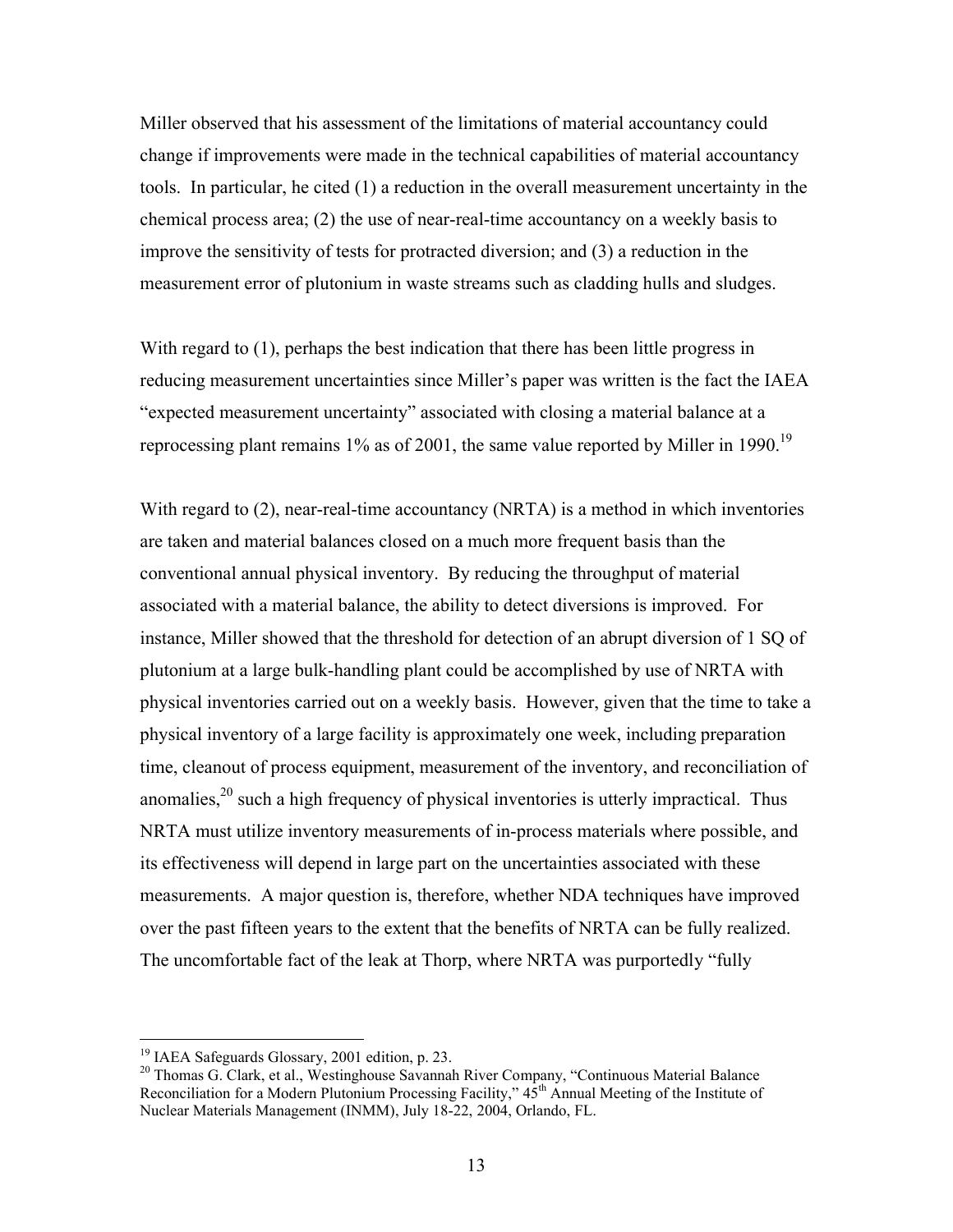operational," tends to raise doubts as to whether NRTA is yet capable of fulfilling its promise.

Finally, with regard to (3), considerable efforts at LANL and elsewhere have been made over the last decade to improve the capabilities of NDA instruments for waste measurements. The development of neutron multiplicity counters and high-efficiency epithermal neutron counters, showed some promise in improving the precision of plutonium in waste drums. However, as was seen above, these instruments perform best when measuring well-characterized and pure materials, but provide marginal benefit when measuring low-assay, contaminated and heterogeneous plutonium materials.

Any comprehensive assessment of the capabilities of material accountancy at large bulkhandling facilities today must include a review of the safeguards approach for the Rokkasho Reprocessing Plant (RRP), which is the only large-scale commercial reprocessing plant where IAEA safeguards are being applied. The safeguards system at Rokkasho, which has been under development since the early 1990s, is the product of a massive multinational effort and should be regarded as the state-of-the-art.

Independent of the technical capabilities of the safeguards system at RRP are two overarching points. First, according to members of the team who developed the safeguards approach, "the most important factor leading to the success" of meeting all the challenges of developing a safeguards system on the scale needed for the RRP is "the open and full cooperation between all parties – the IAEA, the State and the operator. $^{21}$ Therefore, even the most fully developed and technically sophisticated safeguards system will likely fail in the context of an uncooperative or adversarial relationship between these parties, which is exactly the situation of most interest in considering the future of IAEA safeguards as an instrument for controlling the use of nuclear energy not only in friendly states but in potentially adversarial ones. Second, issues of cost and convenience played a major role in development of the safeguards approach and resulted in many

<sup>&</sup>lt;sup>21</sup> Shirley Johnson et al., "Meeting the Safeguards Challenges of a Commercial Reprocessing Plant,"  $7<sup>th</sup>$ International Conference on Facility Operator-Safeguards Interface," February 29-March 4, 2004, Charleston, SC.